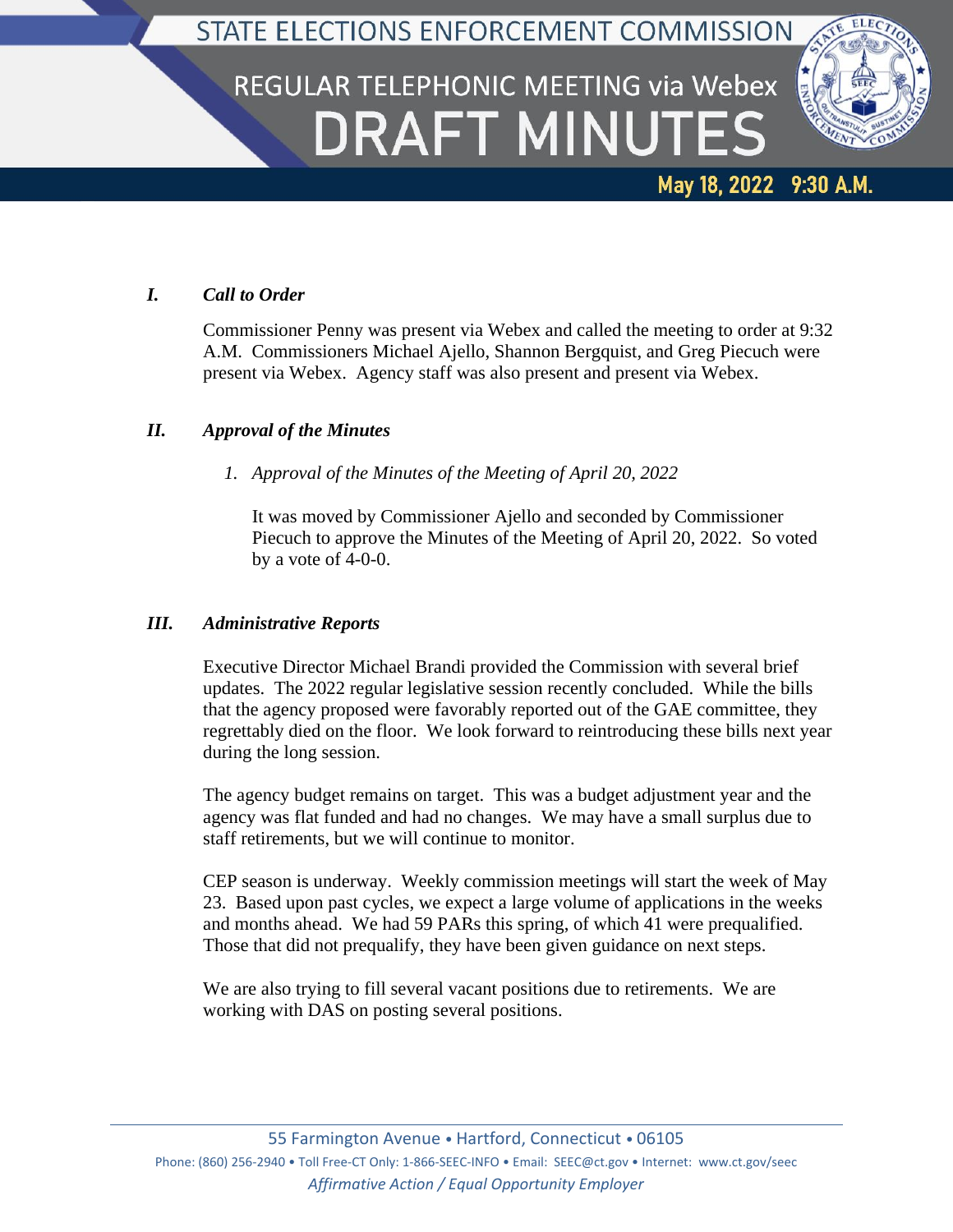#### *IV. Pending Complaints and Investigations*

- *A. Public Session*
	- 1. In re: SEEC Initiated Investigation File No. 2020-056 Recommendation of Counsel Attorney: William B. Smith Legal Investigator: Stephanie Fish

Attorney William B. Smith summarized the above referenced complaint and Proposed Consent Order & Agreement in File No. 2020-056. He recommended adoption of the Proposed Consent Order & Agreement.

It was moved by Commissioner Ajello and seconded by Commissioner Piecuch to adopted the Consent Order & Agreement in File No. 2020-056. So voted by a vote of 4-0-0. The Consent Order & Agreement will be available on our website under Commission Decisions.

2. In the Matter of a Complaint by Andrea Gartner, Danbury File No. 2021-133 Recommendation of Counsel Attorney: James M. Talbert-Slagle Legal Investigator: Ronald Perry

Attorney James M. Talbert-Slagle summarized the above referenced complaint and Proposed Findings and Conclusions in File No. 2021-133. He recommended adoption of the Proposed Findings and Conclusions.

It was moved by Commissioner Ajello and seconded by Commissioner Piecuch to adopted the Findings and Conclusions in File No. 2021-133. So voted by a vote of 4-0-0. The Findings and Conclusions will be available on our website under Commission Decisions.

3. In the Matter of a Complaint by Jacqueline Lightfield, Norwalk File No. 2021-044 Recommendation of Counsel Attorney: James M. Talbert-Slagle Legal Investigator: Scott Branfuhr

Attorney James M. Talbert-Slagle summarized the above referenced complaint and Proposed Findings and Conclusions in File No. 2021-044. He recommended adoption of the Proposed Findings and Conclusions.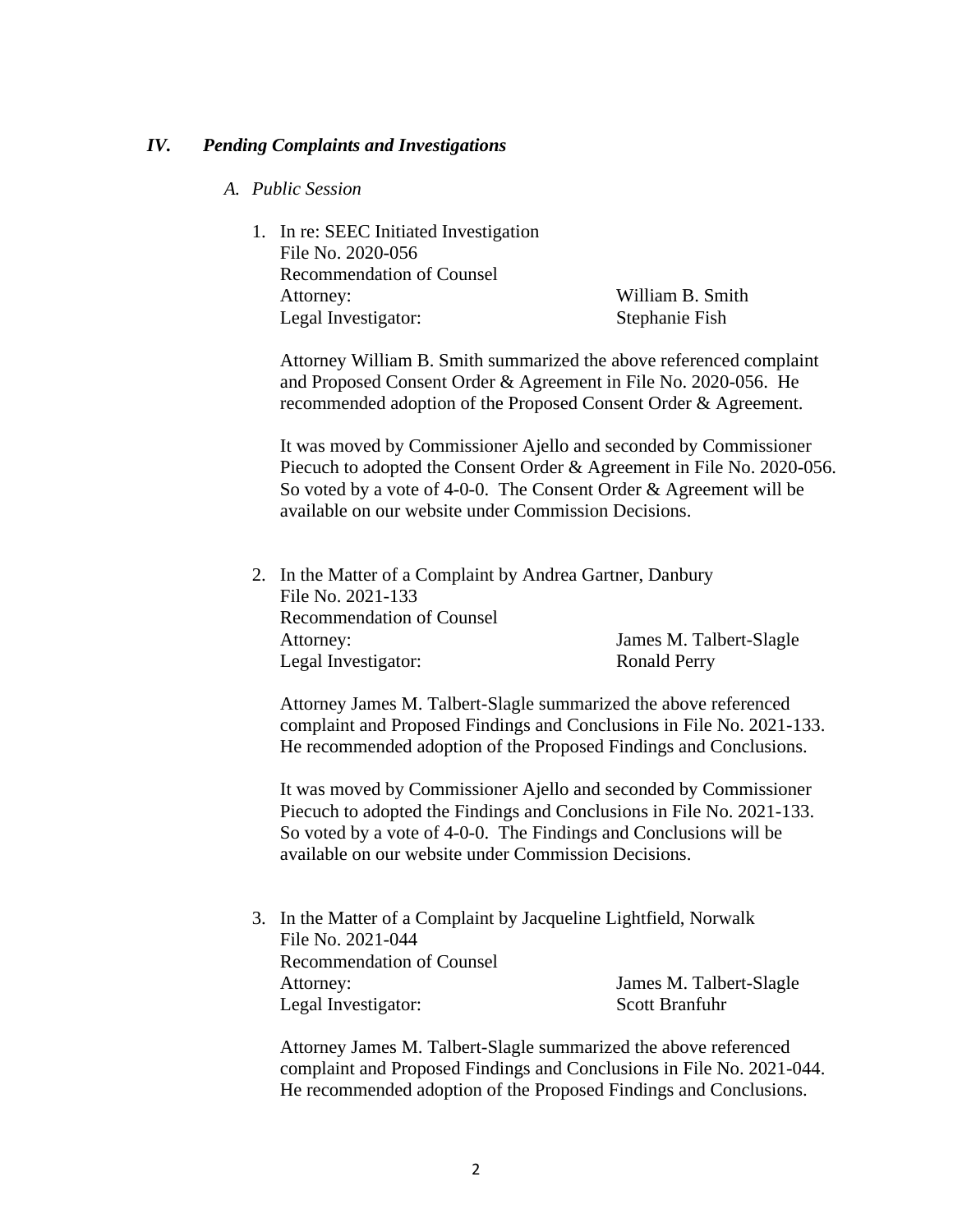It was moved by Commissioner Ajello and seconded by Commissioner Piecuch to adopted the Findings and Conclusions in File No. 2021-044. So voted by a vote of 4-0-0. The Findings and Conclusions will be available on our website under Commission Decisions.

4. In the Matter of a Complaint by Andrew J. Daniels, Chaplin File No. 2021-160 Recommendation of Counsel Attorney: James M. Talbert-Slagle Legal Investigator: Stephanie Fish

Attorney James M. Talbert-Slagle summarized the above referenced complaint and Proposed Findings and Conclusions in File No. 2021-160. He recommended adoption of the Proposed Findings and Conclusions.

It was moved by Commissioner Ajello and seconded by Commissioner Piecuch to adopted the Findings and Conclusions in File No. 2021-160. So voted by a vote of 4-0-0. The Findings and Conclusions will be available on our website under Commission Decisions.

| File No. 2021-031                |                                                                |
|----------------------------------|----------------------------------------------------------------|
| <b>Recommendation of Counsel</b> |                                                                |
| Attorney:                        | James M. Talbert-Slagle                                        |
| Legal Investigator:              | Scott Branfuhr                                                 |
|                                  | 5. In the Matter of a Complaint by Lucy von Brachel, Greenwich |

Attorney James M. Talbert-Slagle summarized the above referenced complaint and Proposed Consent Order & Agreement in File No. 2021- 031. He recommended adoption of the Proposed Consent Order & Agreement.

It was moved by Commissioner Ajello and seconded by Commissioner Piecuch to adopted the Consent Order & Agreement in File No. 2021-031. So voted by a vote of 4-0-0. The Consent Order & Agreement will be available on our website under Commission Decisions.

*V. Executive Session per General Statutes §§ 1-200(6)(B) and (E), and 1-210(b)(1), (3),(4),(10) and General Statutes §9-7a, as amended by Public Act 11-48 §300 (Preliminary draft and agency consideration of enforcement action and exempt records relative thereto)*

It was moved by Commissioner Ajello and seconded by Commissioner Piecuch at 9:52 A.M. to proceed into Executive Session pursuant to General Statutes §§ 1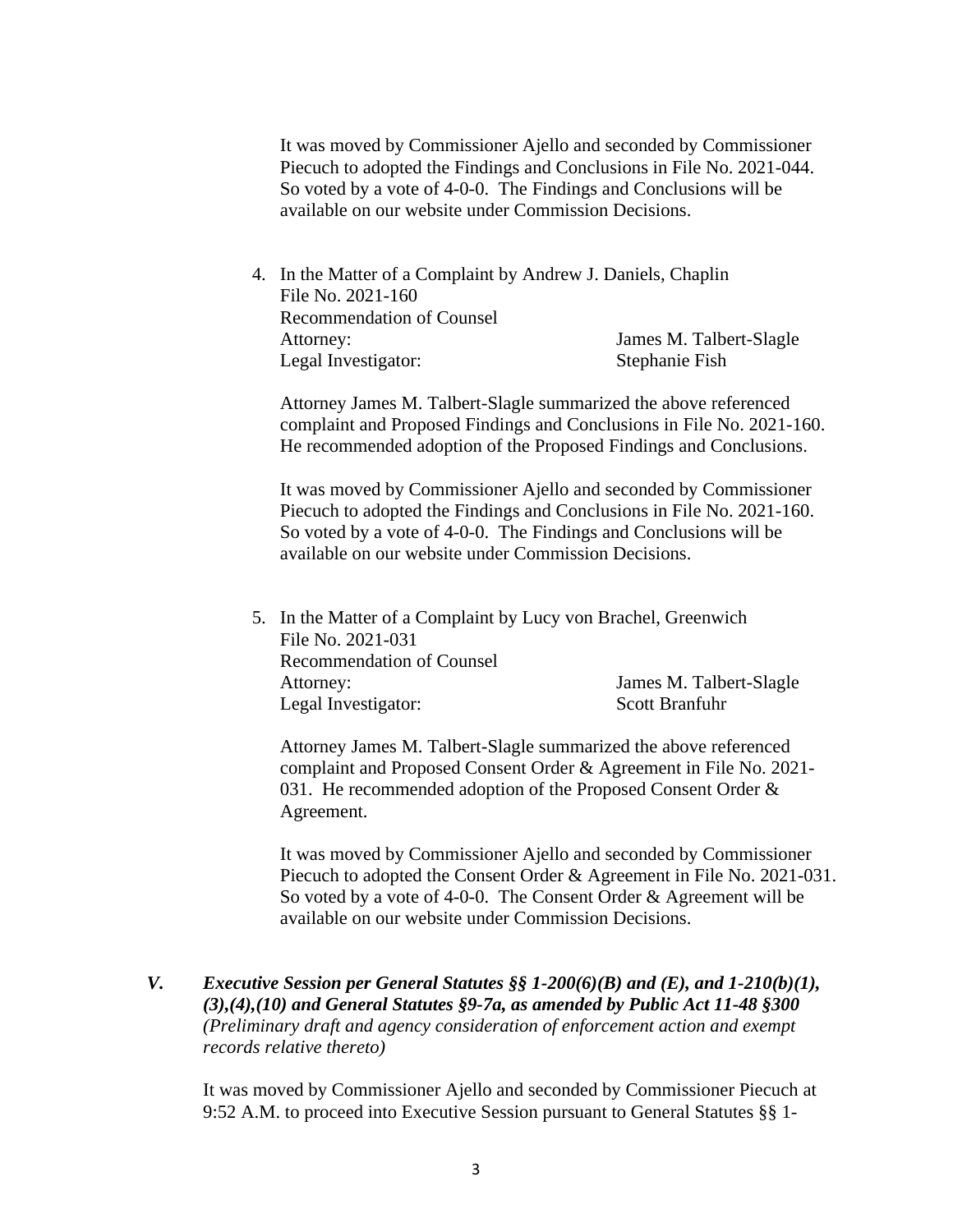$200(6)(B)$  and  $(E)$ , and  $1-210(b)(1)$ ,  $(3)$ , $(4)$ , $(10)$  to discuss strategy and negotiations with respect to pending claims and exempt records. So voted by a vote of 4-0-0.

Commissioners Penny, Ajello, Bergquist, and Piecuch were present via Webex. Staff members present via Webex were: Michael J. Brandi, Salman Munir, Doug Frost, Geetha Natarajan, Lisa Drew, William Smith, James Talbert-Slagle, Kevin Ahern, Lindsey Leung, Scott Branfuhr, Ronald Perry, Stephanie Fish, Stephen Palmer.

The Commission returned to public session at 10:43 A.M.

Returning to public session, the Commission took the following action:

1. Recommendation of Counsel: Necessary to Investigate Determination pursuant to General Statutes §9-7a, as amended by Public Act 11-48 §300

Attorney Kevin M. Ahern summarized the Recommendation of Counsel dated May 18, 2022 and requested that three (3) matters be moved to investigate.

It was moved by Commissioner Ajello and seconded by Commissioner Piecuch to make a determination that it is necessary to investigate violations relating to three (3) complaints File No. 2022-025, 2022-026, and 2022-027. So approved by the Commission, 4-0-0. So voted.

2. In the Matter of a Referral by the Greenwich Registrars of Voters File No. 2021-058 Recommendation of Counsel Attorney: Kevin M. Ahern Legal Investigator: Ronald Perry

Attorney Kevin M. Ahern summarized the above referenced complaint and Proposed Consent Order and Agreement in File No. 2021-058. He recommended adoption of the Proposed Consent Order and Agreement.

It was moved by Commissioner Ajello and seconded by Commissioner Piecuch to adopt the Consent Order and Agreement in File No. 2021-058. So voted by a vote of 4-0-0. The Consent Order and Agreement will be available on our website under Commission Decisions.

3. In the Matter of a Referral by the Milford Registrars of Voters File No. 2021-135B Recommendation of Counsel Attorney: Kevin M. Ahern Legal Investigator: Ronald Perry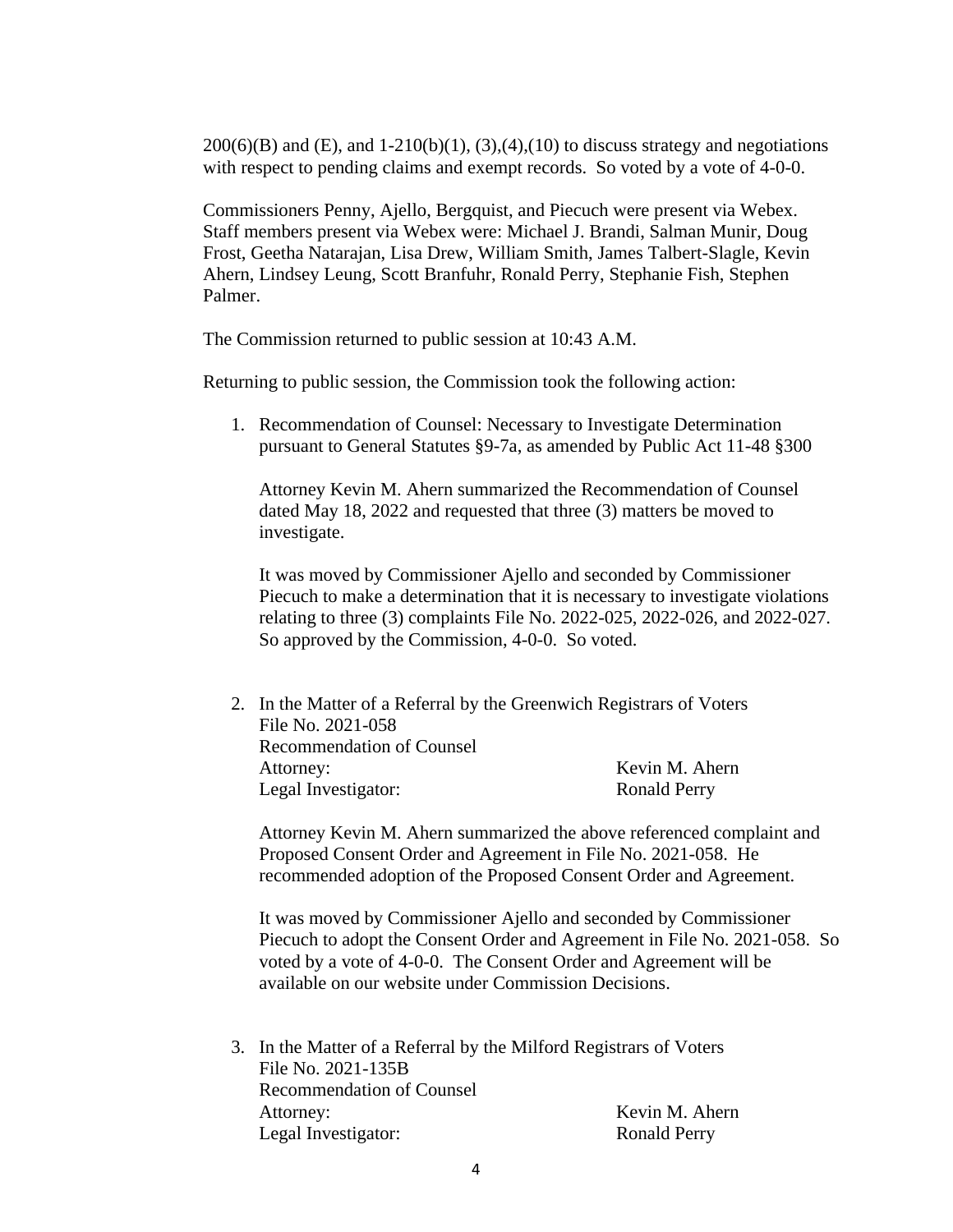This matter is continued.

4. In the Matter of a Complaint by Linda Szynkowicz, Middletown File No. 2021-087B Recommendation of Counsel Attorney: William B. Smith Legal Investigator: Stephanie Fish

Attorney William B. Smith summarized the above referenced complaint and Proposed Findings and Conclusions in File No. 2021-087B. He recommended adoption of the Proposed Findings and Conclusions.

It was moved by Commissioner Ajello and seconded by Commissioner Piecuch to adopt the Findings and Conclusions as to a dismissal in File No. 2021-087B. So voted by a vote of 4-0-0. The Findings and Conclusions will be available on our website under Commission Decisions.

5. In the Matter of a Complaint by Arthur Penna & Patricia Bollettieri, West Haven File No. 2021-149 Recommendation of Counsel Attorney: William B. Smith Legal Investigator: Ronald Perry

This matter is continued.

6. In the Matter of a Complaint by Mary-Jane Ugalde, Burlington File No. 2021-171 Recommendation of Counsel Attorney: William B. Smith Legal Investigator: Ronald Perry

This matter is continued.

7. In the Matter of a Complaint by Linda McDonough, New Haven File No. 2021-211 Recommendation of Counsel Attorney: William B. Smith Legal Investigator: Ronald Perry